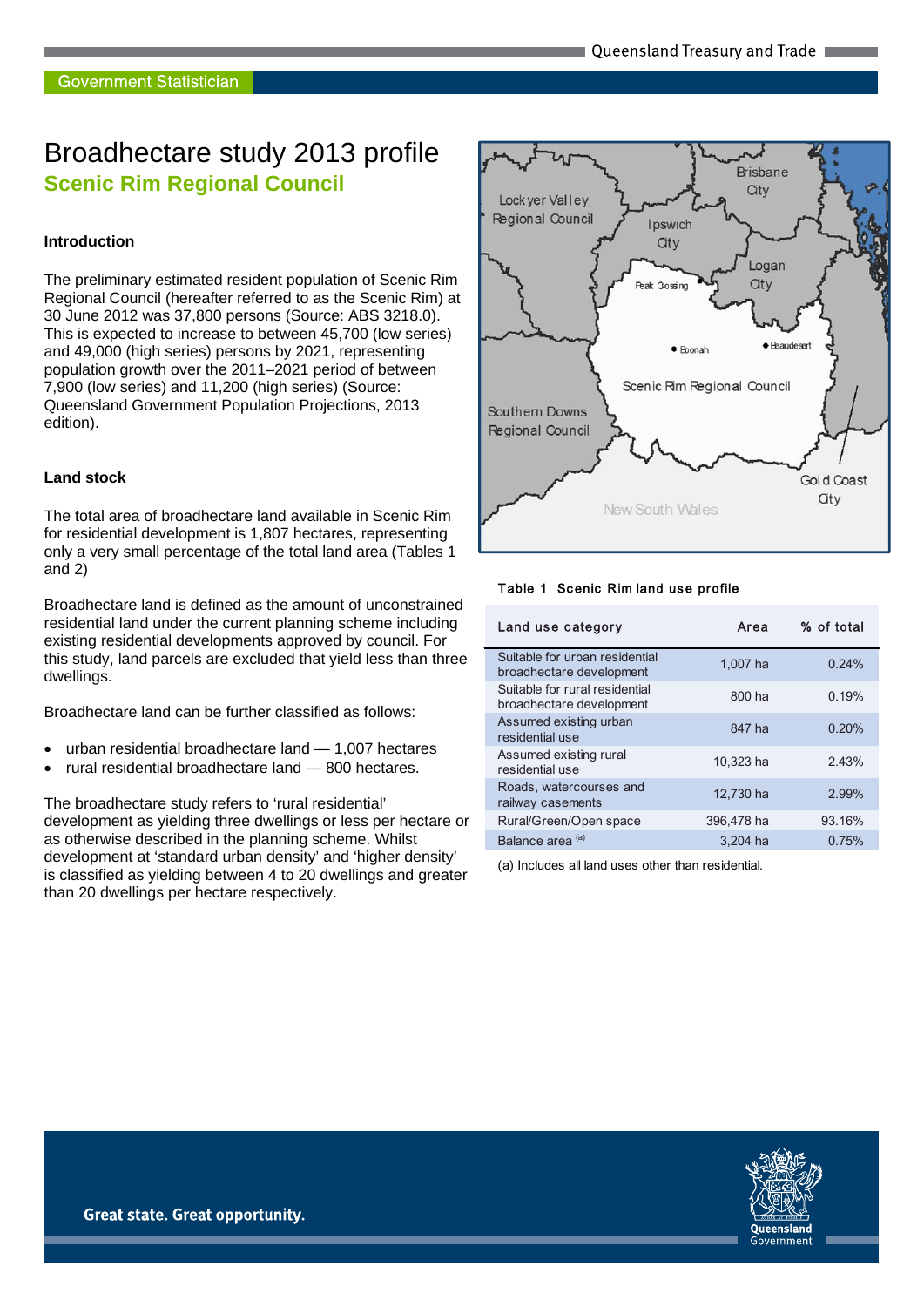### **Dwelling yields**

Table 2 shows 'theoretical dwelling yield' (the potential number of dwellings that could be constructed based on the identified land stock) and 'expected dwelling yield' (which takes into account factors affecting development of land such as ownership and land fragmentation).

|                | Broadhectare stock (hectares) |                           | Theoretical      | Expected dwelling yield (dwellings) <sup>(c)</sup> |                                       |                          |                           |                  |                    |
|----------------|-------------------------------|---------------------------|------------------|----------------------------------------------------|---------------------------------------|--------------------------|---------------------------|------------------|--------------------|
| Timeframe      | Higher<br>densitv             | Standard<br>urban density | Rural<br>density | Total<br>stock                                     | dwelling vield<br>$(dwellings)^{(b)}$ | <b>Higher</b><br>density | Standard<br>urban density | Rural<br>density | Total<br>dwellings |
| $0 - 2$ years  |                               | 45                        | 44               | 90                                                 | 596                                   | 11                       | 390                       | 194              | 596                |
| $2 - 5$ years  | 4                             | 144                       | 510              | 659                                                | 1.534                                 | 100                      | 954                       | 119              | 1.172              |
| $5 - 10$ years | $\Omega$                      | 294                       | 119              | 413                                                | 3.158                                 | $\Omega$                 | 2.381                     | 154              | 2.535              |
| $10+$ years    | 30                            | 421                       | 22               | 472                                                | 4.380                                 | 600                      | 3.190                     | 40               | 3.831              |
| Not specified  | $\Omega$                      | 69                        | 104              | 173                                                | 789                                   | $\Omega$                 | 328                       | 150              | 478                |
| <b>Total</b>   | 34                            | 973                       | 800              | 1.807                                              | 10.457                                | 711                      | 7.243                     | 658              | 8,612              |

#### Table 2 Scenic Rim broadhectare stock and dwelling yield (a)

(a) Components may not sum exactly to totals due to rounding.

(b) Yield if all broadhectare stock is developed irrespective of ownership and/or fragmentation.

(c) Yield has been reduced to account for likelihood of development due to factors such as ownership and fragmentation.

The main points from Table 2 are:

- Broadhectare land is likely to yield approximately 8,600 dwellings.
- Development at higher density accounts for over eight per cent of the total expected dwelling yield.
- Development at standard urban density will account for over 84 per cent of the total expected dwelling yield.

#### **Stock composition**

The broadhectare stock in Scenic Rim is contained primarily within land parcels greater than 10 hectares in area (Table 3). For all broadhectare parcels, the difference between the overall parcel area (2,867 hectares) and the area available for development (1,807 hectares) indicates that some parcels are affected by physical or environmental constraints. The main points from Table 3 include:

- Residential stock is contained within 216 land parcels
- Parcels less than or equal to 1.2 hectares account for over 36 per cent of all parcels
- Of the urban broadhectare stock, over 82 per cent is contained in parcels sized 10 hectares or more
- Parcels sized 10 hectares or more account for over 89 per cent of the expected total dwelling yield from broadhectare land.

| Parcel size              | Land                | Total area               |                          | Broadhectare area (hectares) |                | Expected dwelling yield (number) |                      |                    |
|--------------------------|---------------------|--------------------------|--------------------------|------------------------------|----------------|----------------------------------|----------------------|--------------------|
| categories<br>(hectares) | parcels<br>(number) | of parcels<br>(hectares) | Urban<br>residential (b) | Rural<br>residential         | Total<br>stock | Urban<br>residential (b)         | Rural<br>residential | Total<br>dwellings |
| $\leq$ 1.2               | 78                  | 41                       | 52                       | 2                            | 54             | 172                              |                      | 179                |
| $1.3 - 2.0$              | 30                  | 54                       | 32                       | 13                           | 45             | 149                              | 8                    | 158                |
| $2.1 - 4.9$              | 34                  | 114                      | 54                       | 37                           | 91             | 232                              | 33                   | 264                |
| $5.0 - 9.9$              | 18                  | 142                      | 91                       | 39                           | 129            | 286                              | 39                   | 325                |
| $10.0+$                  | 56                  | 2.516                    | 778                      | 710                          | 1.488          | 7.114                            | 571                  | 7,685              |
| Total                    | 216                 | 2.867                    | 1.007                    | 800                          | 1,807          | 7.954                            | 658                  | 8,612              |

# Table 3 Scenic Rim broadhectare stock composition (a)

(a) Components may not sum exactly to totals due to rounding.

(b) Includes dwellings at higher and standard urban densities.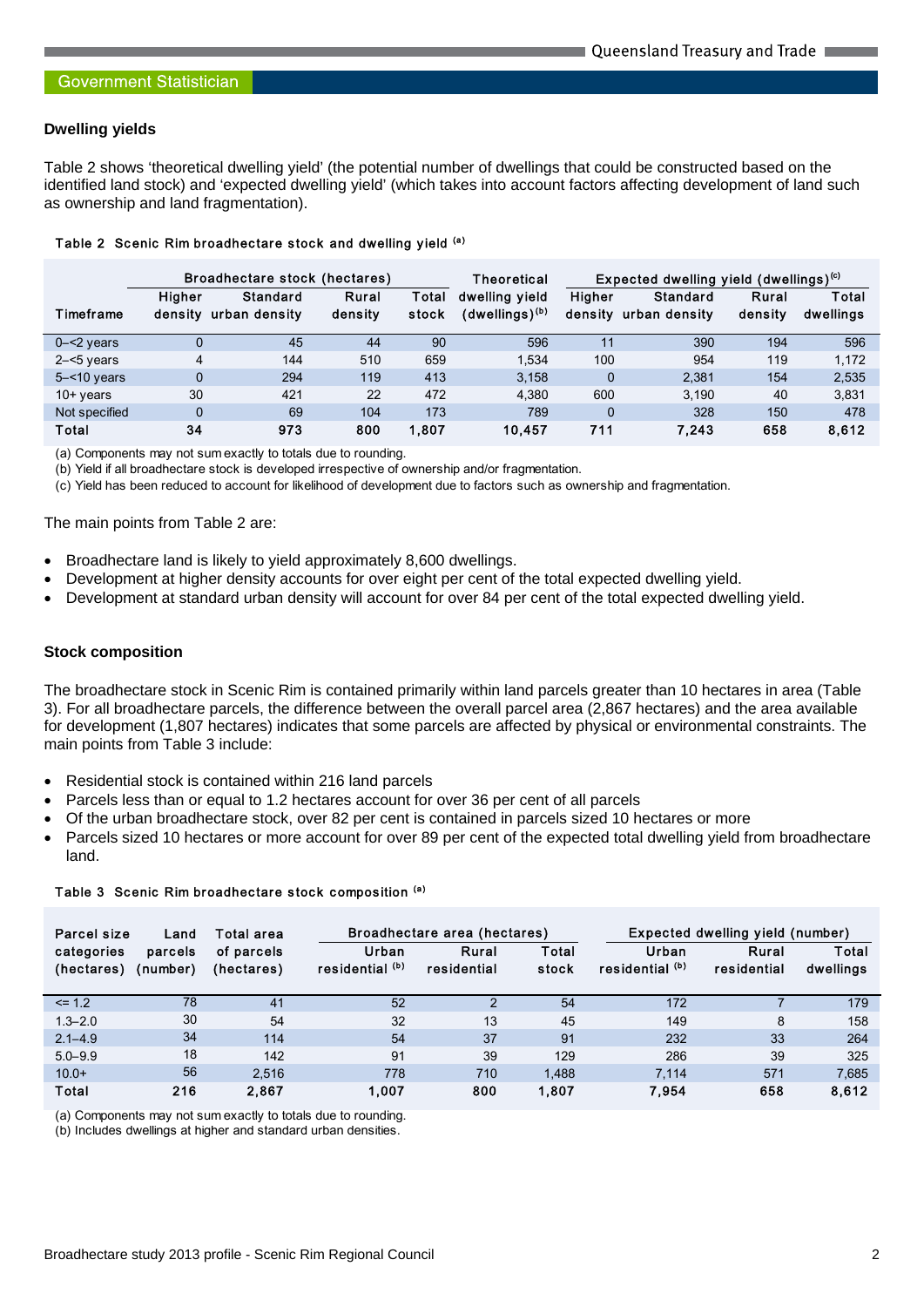#### **Population capacity**

Average household size for occupied private dwellings in Scenic Rim at the time of the 2011 Census was 2.6 and 1.5 persons for houses and attached dwellings respectively. Table 4 shows a range of possible population yields for the total identified broadhectare stock in each density category by a range of household sizes. The current household sizes at the time of the 2011 Census are highlighted.

The main finding from Table 4 is that, depending on average household size, land from broadhectare development could accommodate between 18,200 and 25,000 people. Further development in existing residential areas, where the parcel size is less than 2,500 square metres, could also accommodate additional population.

Table 4 Scenic Rim population yields based on a range of household sizes (persons) (a)

| <b>Development</b>                 | Number of | Household size (average persons per household) |        |                                                |        |        |
|------------------------------------|-----------|------------------------------------------------|--------|------------------------------------------------|--------|--------|
| type                               | dwellings | 2.2                                            | 2.4    | 2.6                                            | 2.8    | 3.0    |
|                                    |           |                                                |        | Possible population yield                      |        |        |
| Rural residential                  | 658       | 1.449                                          | 1.580  | 1.712                                          | 1.844  | 1,975  |
| Standard urban density residential | 7.243     | 15.934                                         | 17.382 | 18.831                                         | 20.279 | 21,728 |
|                                    |           |                                                |        | Household size (average persons per household) |        |        |
|                                    |           | 1.1                                            | 1.3    | 1.5                                            | 1.7    | 1.9    |
|                                    |           |                                                |        | Possible population yield                      |        |        |
| Higher density residential         | 711       | 782                                            | 924    | 1.067                                          | 1.209  | 1.351  |
|                                    |           |                                                |        |                                                |        |        |
| Total                              | 8,612     | 18,164                                         | 19,887 | 21,609                                         | 23,332 | 25,054 |
|                                    |           |                                                |        |                                                |        |        |

(a) Count of all persons enumerated in the dwelling on census night, including visitors from within Australia.

Excludes usual residents who were temporarily absent on census night.

#### **Total potential dwelling yield**

Land ownership and fragmentation of land are potential constraints to residential development, and adjustments have been made to the broadhectare stock by applying potential development rates to land parcels. Furthermore, to determine overall residential land supply for this study, existing vacant residential land stock below 2,500 square metres has been added to the broadhectare supply. Residential land supply based on these components indicates a total potential dwelling yield of 8,900 dwellings (See Table 5).

It is important to note that this dwelling yield does not include dwellings that would have been achieved through infill and redevelopment of smaller parcels below the broadhectare model threshold.

#### **Years' supply — illustrative only**

Evidently, not all future dwelling demand will be met through development of broadhectare land. Nevertheless, an indicator of the adequacy of the supply of residential land (broadhectare and vacant lots) can be calculated by comparing the total supply as indicated above with future demand.

To make an assessment of future demand and determine whether there is an adequate supply of residential land, three scenarios of dwelling projections have been used based on the Queensland Government's population projection series low, medium and high. Figure 1 and Table 5 show, based on these scenarios, the amount of land supply in terms of years remaining.

Figure 1 Scenic Rim projected demand for land stock based on dwelling projections

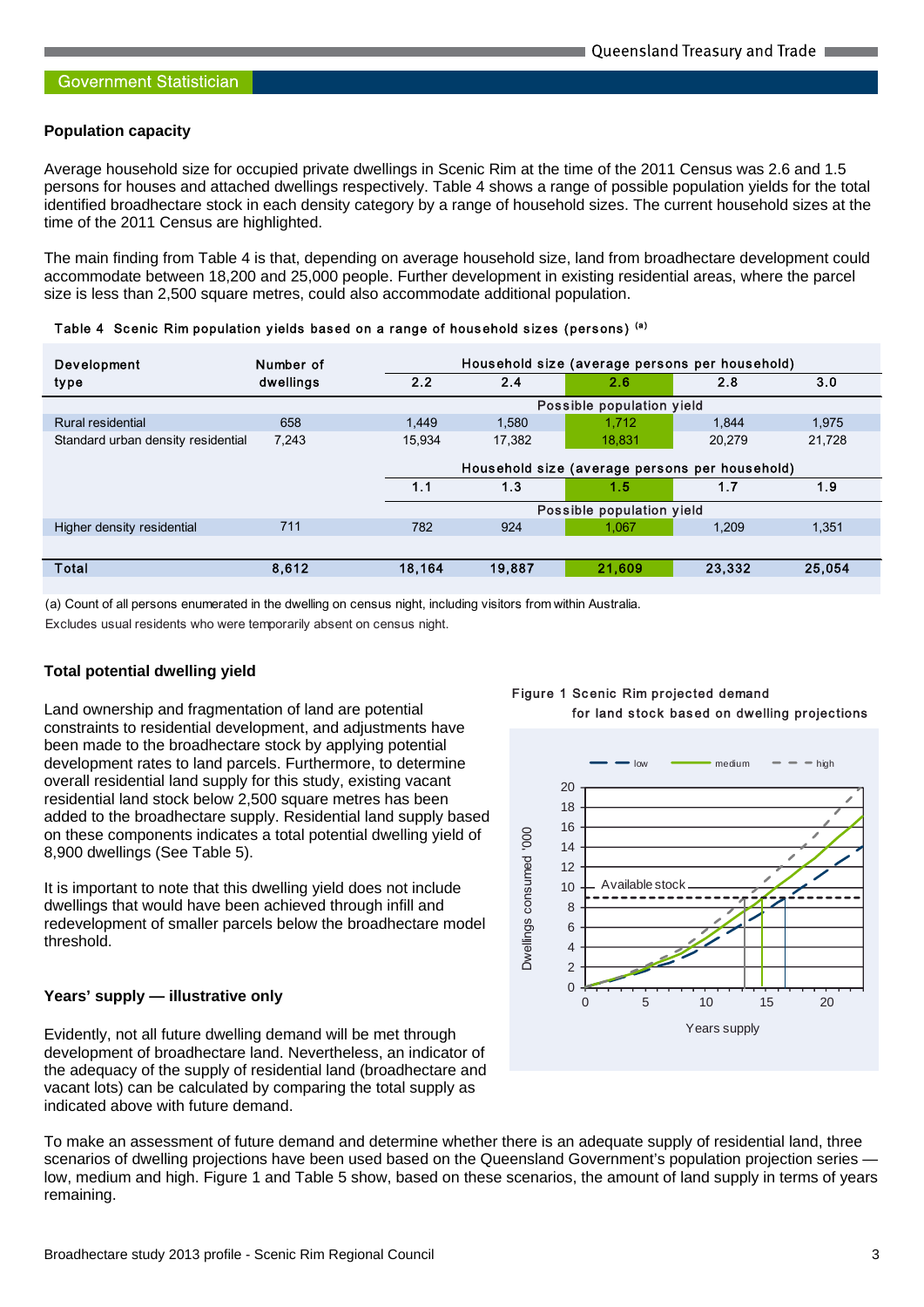#### **Government Statistician**

Table 5 also shows that developed land parcels that are vacant account for over three per cent of the total potential dwelling yield.

#### Table 5 Scenic Rim broadhectare supply scenarios

| Demand for residential lots         |                                           |                                            |                                                    |                                    |
|-------------------------------------|-------------------------------------------|--------------------------------------------|----------------------------------------------------|------------------------------------|
| Dwellings required<br>to 2036 $(b)$ | <b>Broadhectare</b><br>dwelling yield (c) | <b>Existing vacant</b><br>land parcels (d) | <b>Total potential</b><br>dwellings <sup>(e)</sup> | Years<br>supply (f)                |
| 14.121                              | 8.612                                     | 286                                        | 8.898                                              | 17                                 |
| 17.145                              | 8.612                                     | 286                                        | 8.898                                              | 15                                 |
| 20,278                              | 8.612                                     | 286                                        | 8.898                                              | 13                                 |
|                                     |                                           |                                            |                                                    | Supply - Stock of residential lots |

(a) Based on dwelling projection levels produced in 2013. (d) Estimate of vacant residential parcels at September 2013.

(b) Dwellings required to 2036 based on Government Statistician (e) Supply of residential lots. dwelling projections. (f) Illustrative only, if no development occurs outside of

(c) Adjusted to take into account the propensity of development. broadhectare land.

# **Conclusion — Scenic Rim Regional Council**

The study has estimated that the total area of broadhectare land available for residential development is 1,807 hectares. If this land were fully developed it has the potential to yield approximately 8,600 dwellings and accommodate 21,600 people, using current average household sizes.

Based on current medium series household projections and the expected broadhectare dwelling yield, the available residential land stock indicates approximately 15 years of supply.